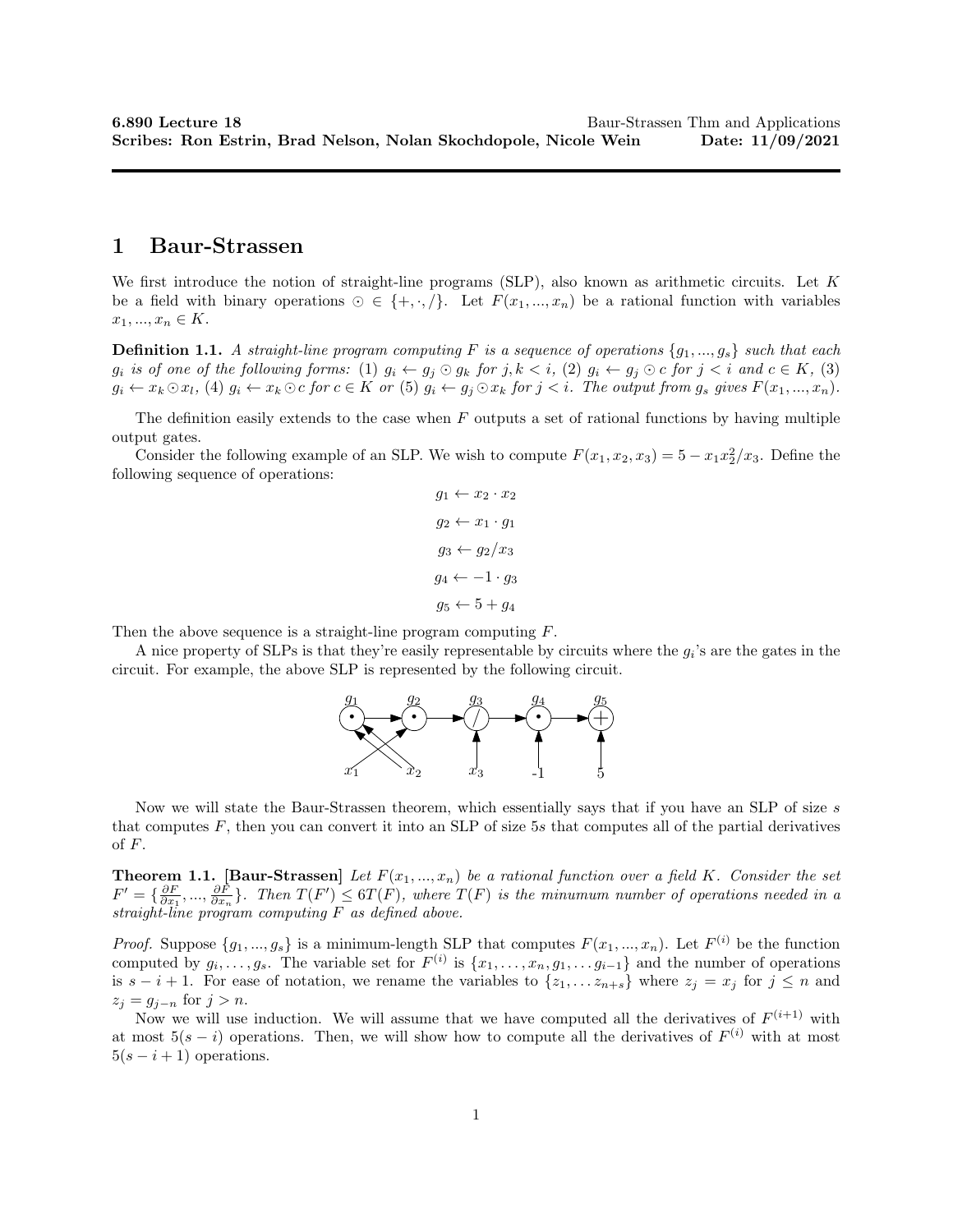First, the base case:  $i = s$ . Note that  $F^{(s+1)}(x_1, \ldots, x_n, g_1, \ldots, g_s) = g_s$ . Thus,  $\frac{\partial F^{(s+1)}}{\partial g_s} = 1$  and for all  $z_j \neq g_s$ ,  $\frac{\partial F^{(s+1)}}{\partial z_j} = 0$ . This requires zero operations.

Suppose inductively that we can compute for all j,  $\frac{\partial F^{(i+1)}}{\partial z_j}$  with 5(s – i) operations. We will show that only 5 additional operations are needed to compute for all j,  $\frac{\partial F^{(i)}}{\partial z_j}$ .

Note that  $F^{(i)}$  is equal to  $F^{(i+1)}$  with  $g_i$  substituted for one of the operations in the definition of SLP, i.e.  $g_i$  is substituted for  $s_b \odot s_\ell$  where  $s_b, s_\ell \in K \cup \{g_r : r < i\} \cup \{x_t\}_{t \in [n]}$ . Note that  $\frac{\partial F^{(i)}}{\partial z_j} = 0$  for  $z_j = g_p$ with  $p > i$ . For the rest of the  $z_j$ , the chain rule implies that

$$
\frac{\partial F^{(i)}}{\partial z_j} = \frac{\partial F^{(i+1)}}{\partial z_j} + \left(\frac{\partial F^{(i+1)}}{\partial g_i}\right) \left(\frac{\partial g_i}{\partial z_j}\right).
$$

Thus, if  $z_j \notin \{s_b, s_\ell\}$  then  $\frac{\partial F^{(i)}}{\partial z_j} = \frac{\partial F^{(i+1)}}{\partial z_j}$ , and if  $z_j = s_b$  then  $\frac{\partial F^{(i)}}{\partial z_j} = \frac{\partial F^{(i+1)}}{\partial s_b} + \left(\frac{\partial F^{(i+1)}}{\partial g_i}\right)\left(\frac{\partial g_i}{\partial s_b}\right)$ , and analogously for  $s_{\ell}$ .

Consider the following cases for  $g_i = s_b \odot s_{\ell}$ .

Case 1:  $g_i = z_t + z_{t'}$ . In this case we only need to compute the following derivatives:

$$
\frac{\partial F^{(i)}}{\partial z_t} = \frac{\partial F^{(i+1)}}{\partial z_t} + \frac{\partial F^{(i+1)}}{\partial g_i}
$$

$$
\frac{\partial F^{(i)}}{\partial z_{t'}} = \frac{\partial F^{(i+1)}}{\partial z_{t'}} + \frac{\partial F^{(i+1)}}{\partial g_i}
$$

Each of these two computations only requires 1 operation, for a total of 2 operations.

Case 2:  $g_i = z_t \cdot z_{t'}$ . In this case we only need to compute the following derivatives:

$$
\frac{\partial F^{(i)}}{\partial z_t} = \frac{\partial F^{(i+1)}}{\partial z_t} + \frac{\partial F^{(i+1)}}{\partial g_i} \cdot z_{t'}
$$

$$
\frac{\partial F^{(i)}}{\partial z_{t'}} = \frac{\partial F^{(i+1)}}{\partial z_{t'}} + \frac{\partial F^{(i+1)}}{\partial g_i} \cdot z_t
$$

Each of these two computations require 2 operation, for a total of 4 operations.

Case 3:  $g_i \leftarrow z_t/z_{t'}$ . In this case we only need to compute the following derivatives:

$$
\frac{\partial F^{(i)}}{\partial z_t} = \frac{\partial F^{(i+1)}}{\partial z_t} + \frac{\partial F^{(i+1)}}{\partial g_i} / z_{t'}
$$

$$
\frac{\partial F^{(i)}}{\partial z_{t'}} = \frac{\partial F^{(i+1)}}{\partial z_{t'}} + \frac{\partial F^{(i+1)}}{\partial g_i} \cdot \left(\frac{-z_t}{z_{t'}^2}\right)
$$

These can be computed as follows: (1) compute  $a \leftarrow \frac{\partial F^{(i+1)}}{\partial g_i} / z_{t'}$ , (2) compute  $b \leftarrow a \cdot (-1)$ , (3) compute  $c \leftarrow b \cdot g_i$ , here  $c = -\frac{\partial F^{(i+1)}}{\partial g_i}(z_t)/z_{t'}^2$ , (4) compute  $\frac{\partial F^{(i+1)}}{\partial z_t} + a$ , (5) compute  $\frac{\partial F^{(i+1)}}{\partial z_t} + c$ . This gives a total number of 5 operations.

These three cases also cover the case when  $s_b$  or  $s_\ell$  is a scalar, since this is strictly easier.

Here's an example for our earlier function. Below's the SLP for the partial derivatives of  $F(x_1, x_2, x_3) =$  $5 - x_1 x_2^2/x_3$ . The partial derivatives should be  $\partial F/\partial x_1 = -x_2^2/x_3$ ,  $\partial F/\partial x_2 = -2x_1x_2/x_3$ , and  $\partial F/\partial x_3 =$  $x_1x_2^2/x_3^2$ .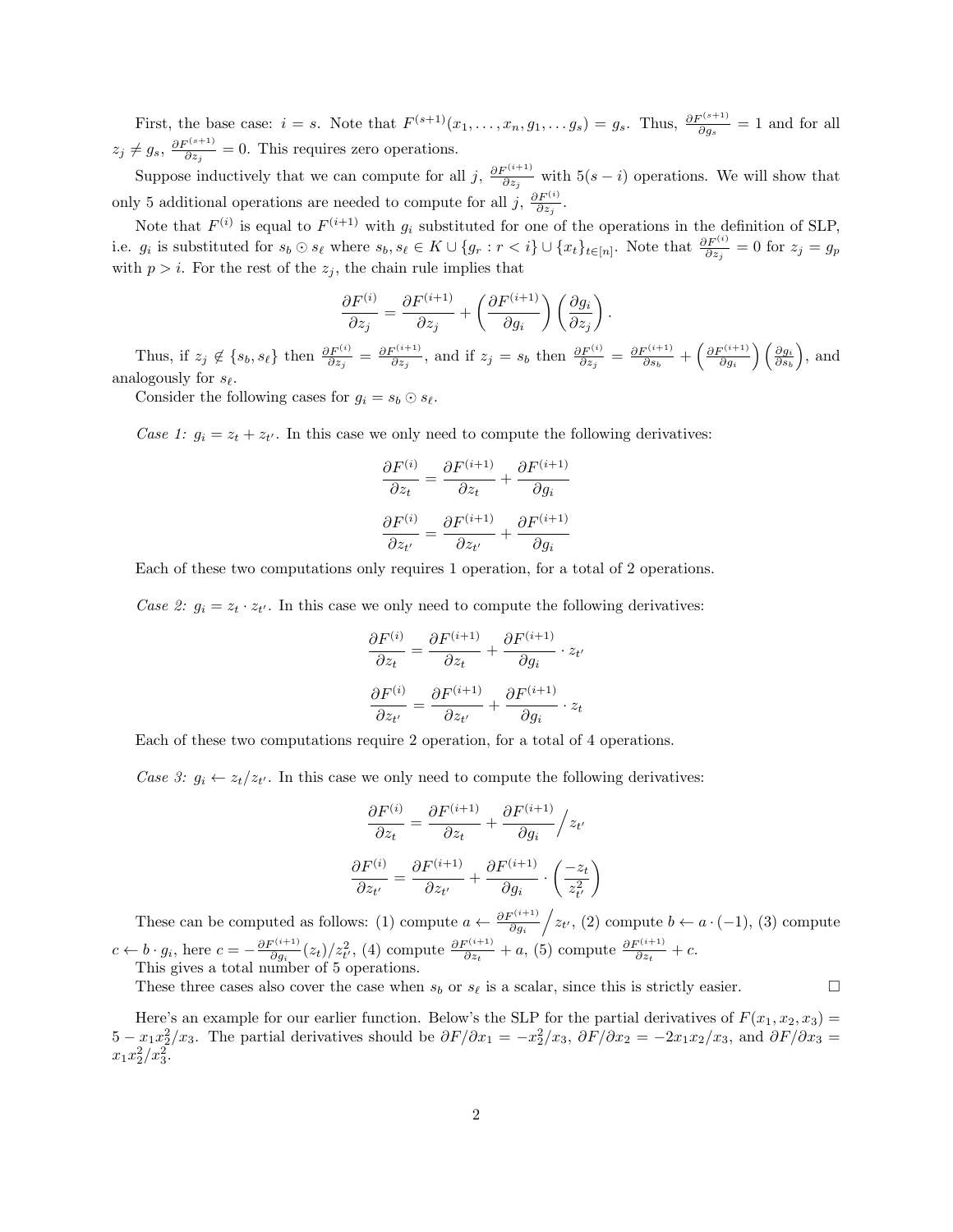$$
g_1 \leftarrow x_2 \cdot x_2
$$
  
\n
$$
g_2 \leftarrow x_1 \cdot g_1
$$
  
\n
$$
g_3 \leftarrow g_2/x_3
$$
  
\n
$$
g_4 \leftarrow -1 \cdot g_3
$$
  
\n
$$
g_5 \leftarrow 5 + g_4
$$
  
\n
$$
Dg_5Dg_4 \leftarrow 1
$$
  
\n
$$
Dg_5Dg_3 \leftarrow -1
$$
  
\n
$$
Dg_5Dg_3 \leftarrow -1
$$
  
\n
$$
Dg_5Dg_2 \leftarrow Dg_5Dg_3/x_3 = -1/x_3
$$
  
\n
$$
Dg_5Dx_3 \leftarrow Dg_5Dg_3 \cdot g_3 \cdot Dg_5Dg_2 = g_2/x_3^2 = x_1x_2^2/x_3^2 \text{ (two ops)}
$$
  
\n
$$
Dg_5Dx_1 \leftarrow Dg_5Dg_2 \cdot g_1 = -g_1/x_3 = -x_2^2/x_3
$$
  
\n
$$
Dg_5Dg_1 \leftarrow Dg_5Dg_2 \cdot x_1 = -x_1/x_3
$$
  
\n
$$
Dg_5Dx_2 \leftarrow Dg_5Dg_1 \cdot 2x_2 = -2x_1x_2/x_3
$$

Interestingly, as far as we know the Baur-Strassen theorem only works for first derivatives, not second derivatives. In fact, if it worked for second derivatives then  $\omega$  would be 2.

# 2 Shortest Cycle

Let G be a directed graph on n nodes with edge weights in  $\{1, \ldots, M\}$ . Our goal is to find the cycle in G with the minimum total weight.

**Remark 1.** We can do this in  $O(n^3)$  time. Perform Dijkstra's from every node and stop when we find the shortest path back to the original node.

**Remark 2.** If there exists a  $\tilde{O}(n^{(3-\epsilon)}\log^c M)$  algorithm for some  $\epsilon > 0$ , then APSP can be done in  $O(n^{(3-\epsilon)} \log Mn)$  time. Furthermore, this result holds in both directions.

We will present a  $O(Mn^{\omega})$  algorithm. This algorithm will use the framework from [1]. First we will show how to get the weight of the cycle and then we will use the Baur-Strassen theorem to find the cycle.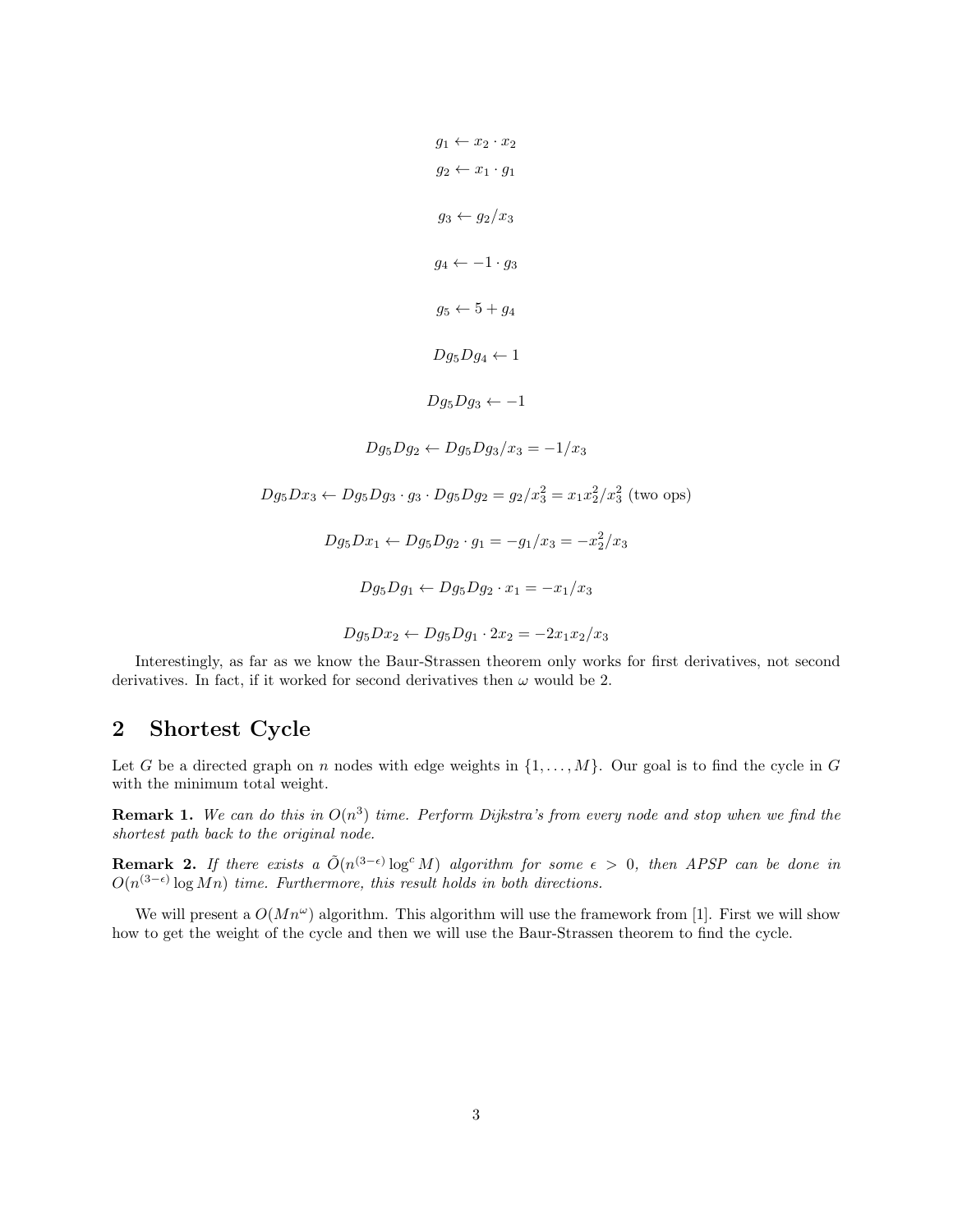### 2.1 Finding the weight of the shortest cycle

**Theorem 2.1.** In  $\tilde{O}(Mn^{\omega})$  time we can compute the weight of the shortest cycle.

*Proof.* We will define a symbolic matrix, similar to last lecture. The matrix will have a variable  $x_{ij}$  for each edge  $(i, j)$  as well as a variable y. Like last lecture we will plug in random values for the  $x_{ij}$ , however y will remain a variable.

Let  $G = (V, E)$ , with weights  $w : E \to \{1, \dots M\}$ . Define  $x_{ij}$  as a formal variable defined for each  $(i, j) \in E$ . Define  $A[y]$  as

$$
A[y](i,j) = \begin{cases} x_{ij}y^{w(i,j)} & \text{if } (i,j) \in E, \\ 0 & \text{otherwise.} \end{cases}
$$

We will consider the polynomial that is the determinant of the sum of  $A[y]$  and the identity matrix. First, we introduce some notation concerning polynomials P.

- 1. Let  $d^*(P)$  be the minimum degree  $d^*$  such that  $y^d$  has a nonzero coefficient in P. For example, if  $P(y, x) = y^{10} + 7x^3y^2 + x$ . Then  $d^*(P) = 0$  since the  $y^0$  term has a nonzero coefficient.
- 2. Let  $f^*(P)$  be the coefficient in front of  $y^{d^*}$  in P.

**Claim.** The minimum weight of a cycle in G is  $d^*(\det(A+I)-1)$ .

Later, we will use this claim together with the Schwartz-Zippel lemma to find  $d^*$ .

Proof. Recall that

$$
\det(A+I) = \sum_{\sigma \in S_n} (-1)^{\text{sgn}(\sigma)} \prod_{k=1}^n (A+I)[k, \sigma(k)].
$$

Let  $q(\sigma)$  denote the term of the summation corresponding to  $\sigma$ . Note that when  $\sigma = id$  (the identity permutation),  $g(\sigma) = 1$ . Thus,

$$
\det(A + I) - 1 = \sum_{\sigma \in S_n, \sigma \neq \text{id}} g(\sigma).
$$

If  $\sigma \neq id$ , note that its cycle decomposition has at least one cycle  $C = (i_1, i_2, \ldots, i_k)$  that is not a singleton. C contributes  $x_{i_1i_2} \cdot x_{i_2i_3} \cdot \cdots \cdot x_{i_ki_1} \cdot y^{w(i_1,i_2)+\cdots+w(i_k,i_1)}$  to the product of  $(A+I)[k, \sigma(k)]$ . More generally, every non-singleton cycle contributes an analogous term.

A cycle packing of a graph G is a set of vertex-disjoint (possibly singleton) cycles that cover all of the vertices of G.

Thus, we have

$$
g(\sigma) = \pm \prod_{\text{cycle packing }\{C_1,\dots,C_\ell\}} \prod_{i=1}^\ell \left( \prod_{(a,b)\in C_i} x_{ab} \right) y^{\sum_{i=1}^\ell w(C_i)}.
$$

Since the degree of each term in the polynomial is a sum of cycle weights, the term with the minimum nonzero degree must correspond to the cycle packing consisting the union of the minimum weight cycle with singleton cycles to cover the rest of the graph. That is,  $(d^*(\det(A + I) - 1))$  is exactly the weight of the minimum weight cycle in the graph.

Also, 
$$
f^*(\det(A + I) - 1) = \sum_{\text{cycles } C \text{ of min weight}} (\pm 1) \cdot \prod_{(i,j) \in C} x_{ij}
$$

Now, we will plug into  $f^*(\det(A+I)-1)$  random values for  $x_{ij}$  in the range  $\{1,\ldots,n^2\}$  and use the field  $\mathbb{F}_p$  for some prime  $p > n^2$ . Using the Schwartz-Zippel lemma, we have that with high probability  $( \geq 1-1/n)$ ,  $f^*(\det(A+I)-1)$  does not evaluate to 0. Furthermore,  $d^*$  of the evaluation of  $f^*(\det(A+I)-1)$  is the weight of the shortest cycle with high probability.

Now, we need to argue that we can compute  $\det(A + I)$  after having only substituted values in for the  $x_{ij}$  (not y). To do this, we will apply Storjohann's theorem: